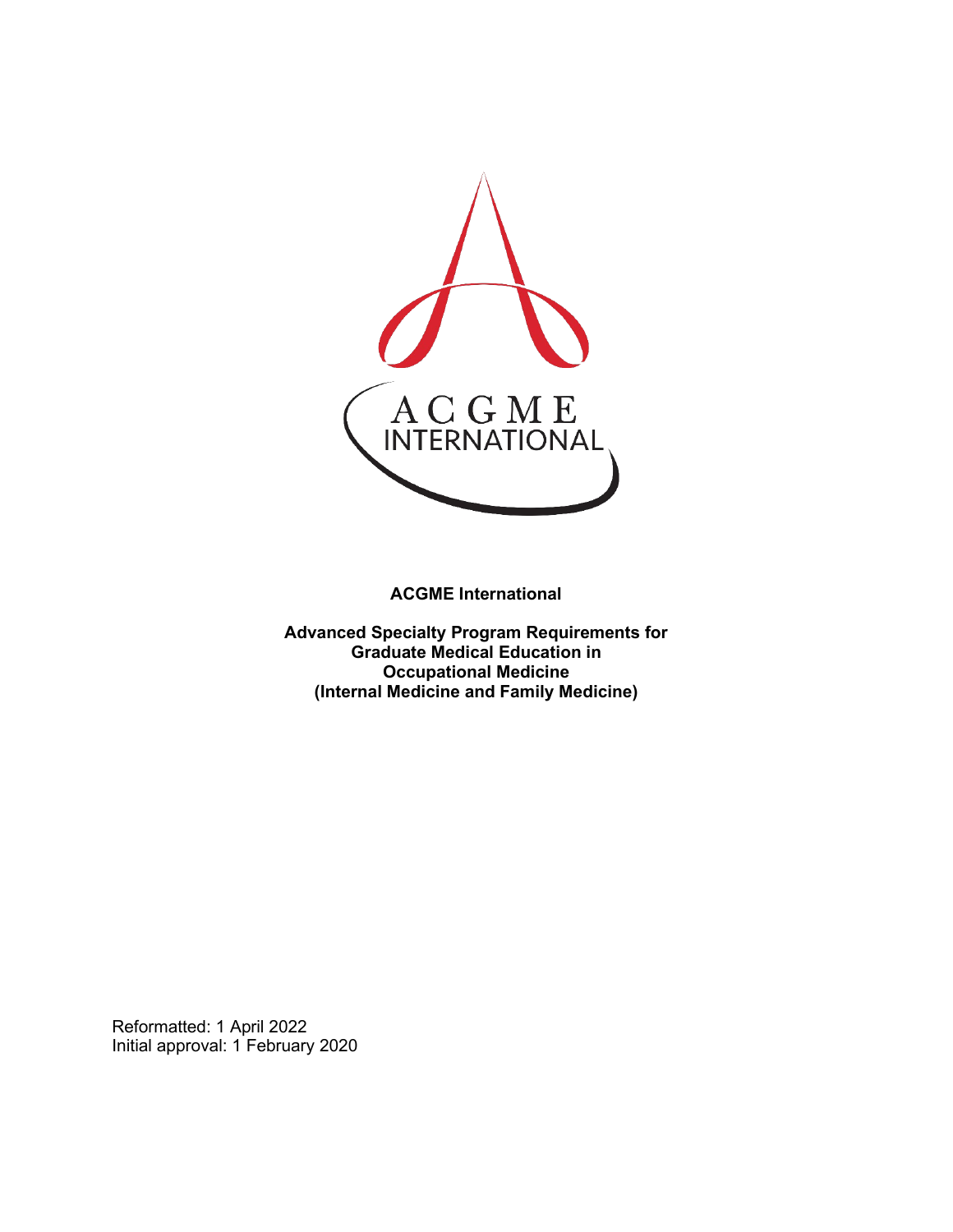#### **ACGME International Specialty Program Requirements for Graduate Medical Education in Occupational Medicine (Internal Medicine and Family Medicine)**

#### **Int. Introduction**

*Background and Intent: Programs must achieve and maintain Foundational Accreditation according to the ACGME-I Foundational Requirements prior to receiving Advanced Specialty Accreditation. The Advanced Specialty Requirements noted below complement the ACGME-I Foundational Requirements. For each section, the Advanced Specialty Requirements should be considered together with the Foundational Requirements.*

## **Int. I. Definition and Scope of the Specialty**

The medical specialty of occupational medicine focuses on the promotion, protection, and maintenance of health and well-being, and the prevention of disease, disability, and premature death of workers. Occupational medicine includes the study of the relationships among health of workers; the arrangements of work; the physical, chemical, and social environments in the workplace; and the health outcomes of environmental exposure.

#### **Int. II. Duration of Education**

Int. II.A. The educational program in occupational medicine must be 24 or 36 months in length.

#### **I. Institution**

## **I.A. Sponsoring Institution**

I.A.1. A fellowship in occupational medicine must function as an integral part of an ACGME-I-accredited residency in either family medicine or internal medicine.

#### **I.B. Participating Sites**

See International Foundational Requirements, Section I.B.

#### **II. Program Personnel and Resources**

#### **II.A. Program Director**

See International Foundational Requirements, Section II.A.

## **II.B. Faculty**

See International Foundational Requirements, Section II.B.

## **II.C. Other Program Personnel**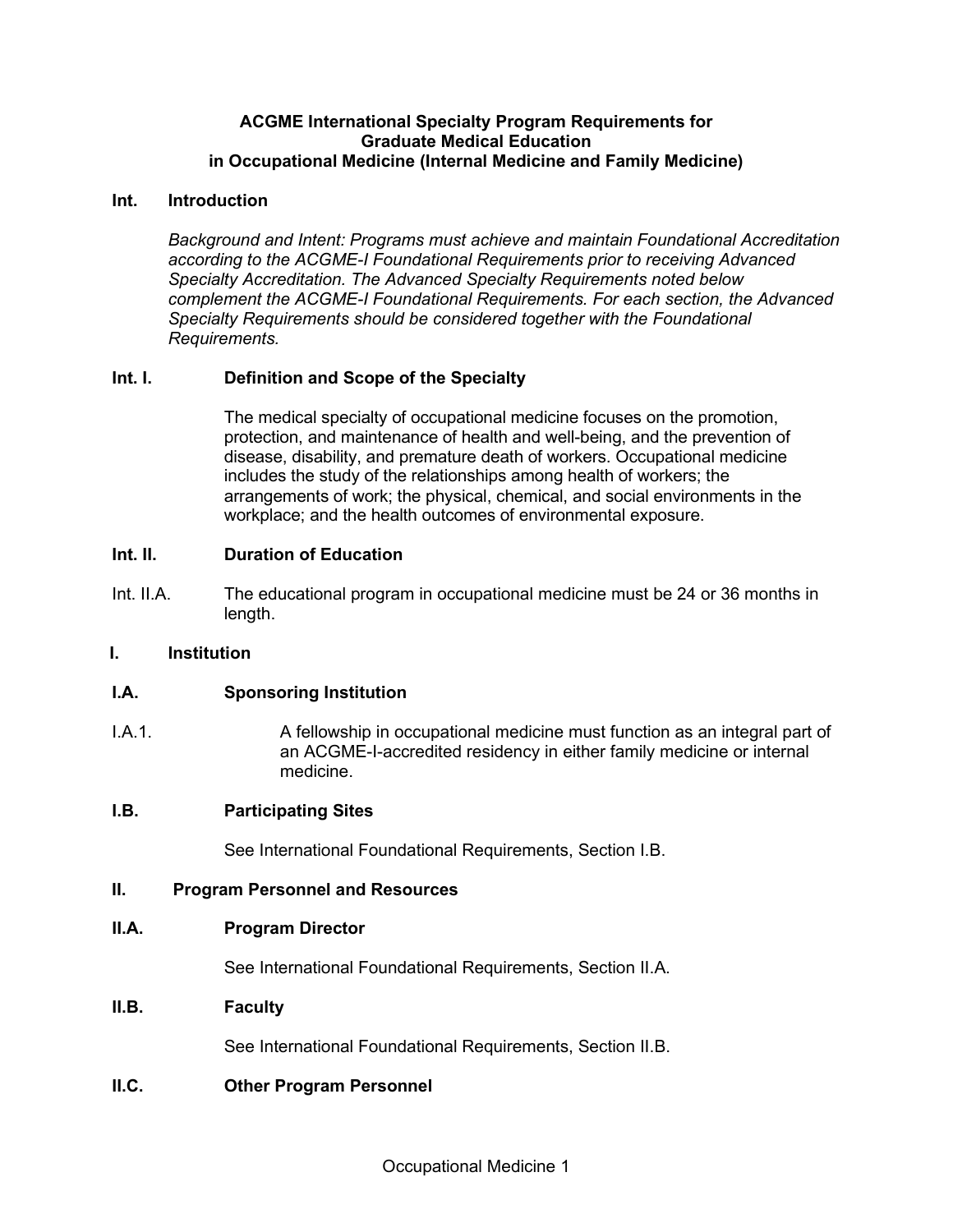See International Foundational Requirements, Section II.C.

### **II.D. Resources**

- II.D.1. Access to a master's degree program, as well as tuition and other financial support for fellows to complete a master's degree program, must be provided.
- II.D.2. Fellowship education must take place in settings that provide opportunities for fellows to manage clinical, scientific, social, legal, and administrative issues from the perspectives of workers, employers, and regulatory or legal authorities.

## **III. Fellow Appointment**

## **III.A. Eligibility Criteria**

III.A.1. Prior to appointment in the program, fellows should have completed an ACGME-I-accredited residency program in family medicine or internal medicine, or a family medicine or internal medicine residency program acceptable to the Sponsoring Institution's Graduate Medical Education **Committee.** 

# **III.B. Number of Fellows**

See International Foundational Requirements, Section III.B.

## **IV. Specialty-Specific Educational Program**

#### **IV.A. ACGME-I Competencies**

- IV.A.1. The program must integrate the following ACGME-I Competencies into the curriculum.
- IV.A.1.a) Professionalism

| IV.A.1.a)(1) | Fellows must demonstrate a commitment to                |
|--------------|---------------------------------------------------------|
|              | professionalism and an adherence to ethical principles. |
|              | Fellows must demonstrate:                               |
|              |                                                         |

- IV.A.1.a).(1).(a) the ability to practice occupational medicine from an ethical base that promotes the health and welfare of the individual worker in the context of the workplace environment and public health and public safety; and,
- IV.A.1.a).(1).(b) application of an ethical approach to workers' rights and privacy in the context of overriding public health and safety.
- IV.A.1.b) Patient Care and Procedural Skills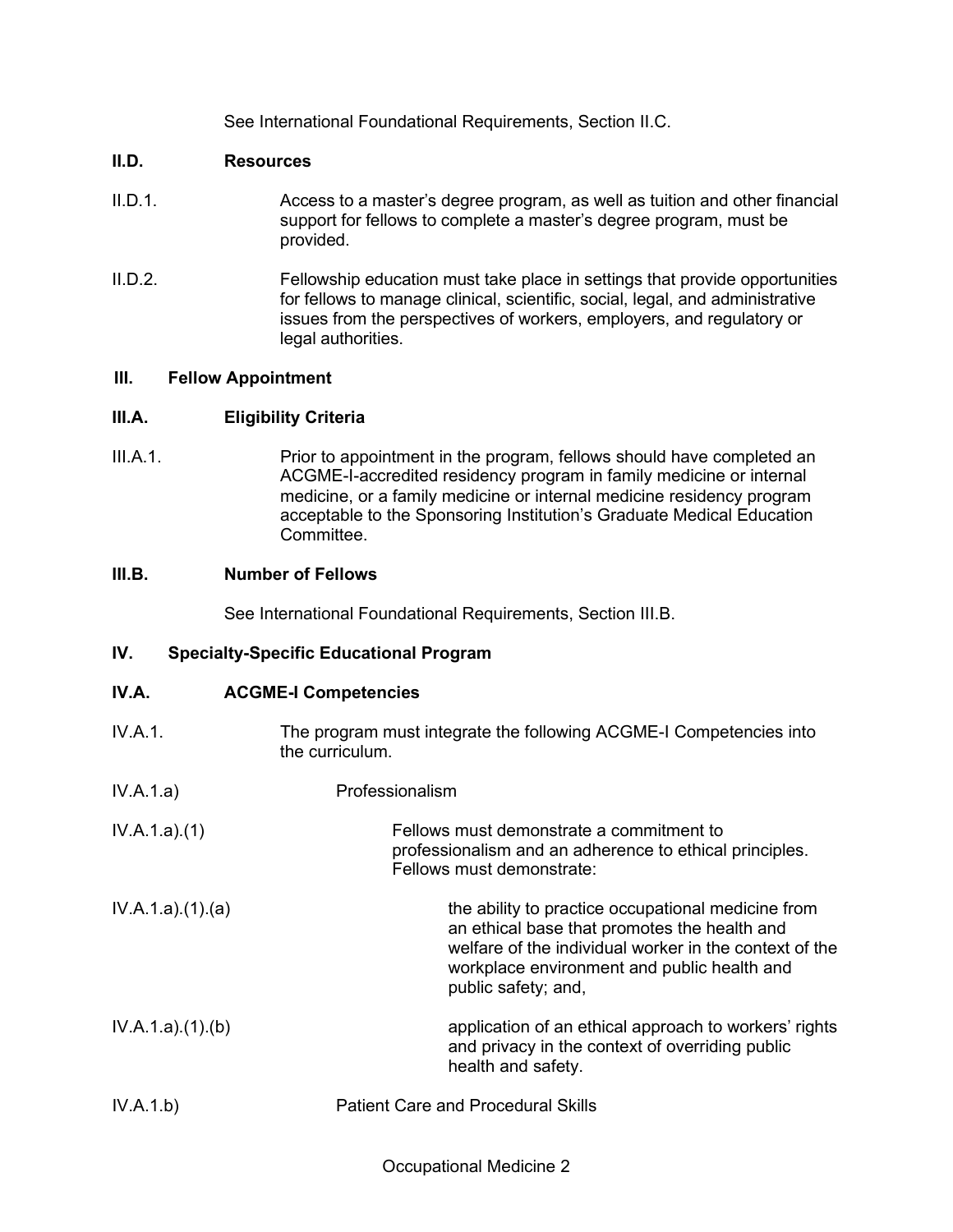| IV.A.1.b)(1)           | Fellows must provide patient care that is compassionate,<br>appropriate, and effective for the treatment of health<br>problems and the promotion of health. Fellows must<br>demonstrate competence in: |
|------------------------|--------------------------------------------------------------------------------------------------------------------------------------------------------------------------------------------------------|
| IV.A.1.b)(1)(a)        | assessing and responding to individual and<br>population risks for common occupational and<br>environmental disorders;                                                                                 |
| IV.A.1.b)(1)(b)        | conducting research for innovative solutions to<br>occupational and environmental health problems;                                                                                                     |
| IV.A.1.b)(1)(c)        | diagnosing and investigating occupational and<br>environmental health problems and hazards in the<br>community;                                                                                        |
| IV.A.1.b)(1)(d)        | informing and educating populations about<br>occupational and environmental health risks;                                                                                                              |
| IV.A.1.b)(1)(e)        | planning and evaluating the medical portion of<br>emergency preparedness programs and training<br>exercises;                                                                                           |
| IV.A.1.b)(1)(f)        | providing clinical preventive medicine services<br>within the context of the workplace, including the<br>ability to:                                                                                   |
| IV.A.1.b)(1)(f)(i)     | apply primary, secondary, and tertiary<br>preventive approaches to individual and<br>population-based disease prevention and<br>employee health promotion; and,                                        |
| IV.A.1.b) (1) (f) (ii) | evaluate the effectiveness of clinical<br>preventive services in the workplace at both<br>the individual and population levels.                                                                        |
| IV.A.1.b)(1)(g)        | applying the following principles in a real or<br>simulated workplace setting to reduce or prevent<br>injury in a worker(s):                                                                           |
| IV.A.1.b) (1) (g) (i)  | ergonomics; and,                                                                                                                                                                                       |
| IV.A.1.b)(1)(g)(ii)    | toxicology.                                                                                                                                                                                            |
| IV.A.1.b)(1)(h)        | conducting a thorough musculoskeletal<br>examination;                                                                                                                                                  |
| IV.A.1.b)(1)(i)        | assembling and working with a team to evaluate<br>and identify workplace causes of injury and illness;                                                                                                 |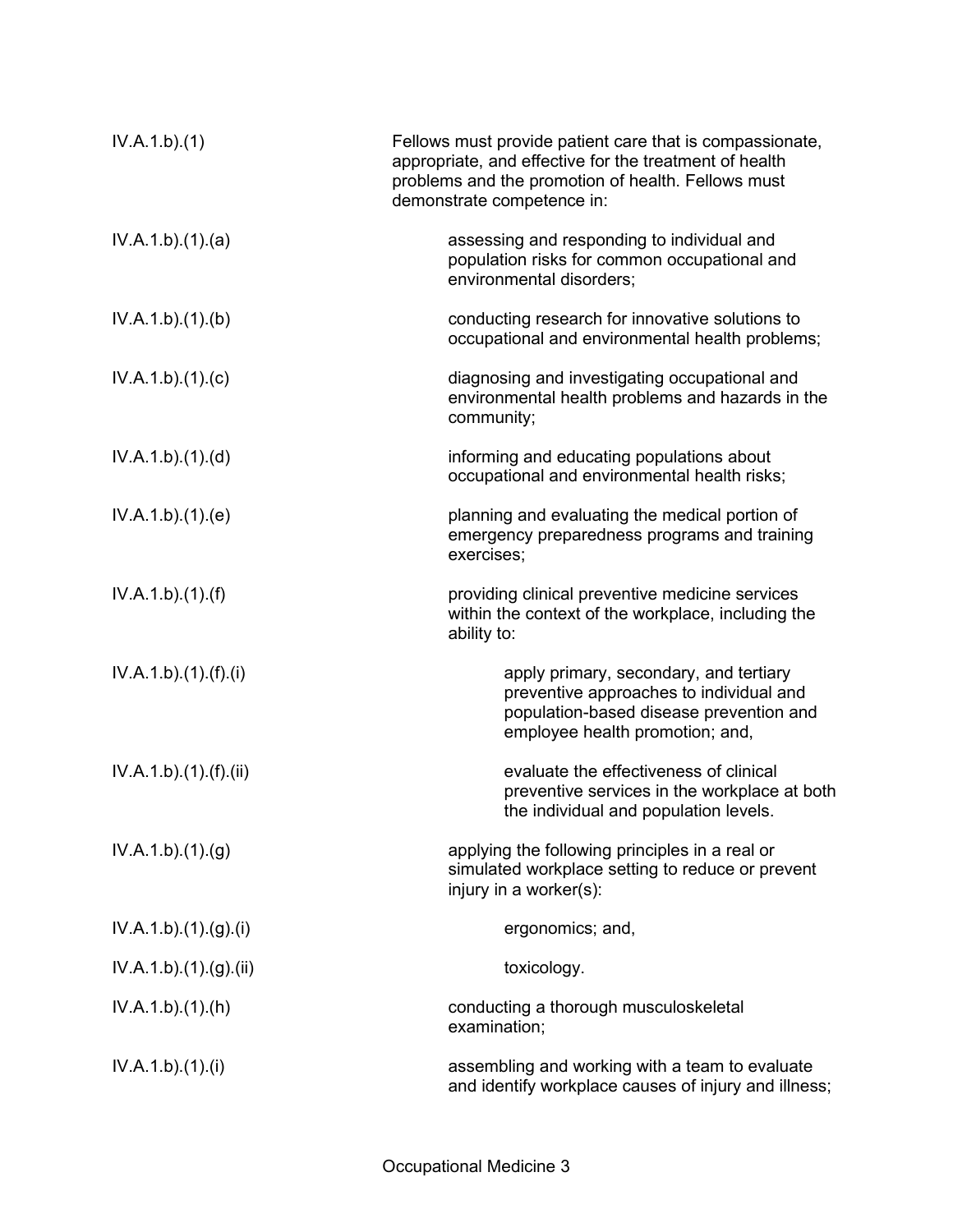| IV.A.1.b)(1)(j)           | conducting a real or simulated workplace walk-<br>through to identify and mitigate hazards and relay<br>this information to worksite administration;                                                                                                                 |  |
|---------------------------|----------------------------------------------------------------------------------------------------------------------------------------------------------------------------------------------------------------------------------------------------------------------|--|
| IV.A.1.b)(1)(j)(i)        | Fellows must apply toxicologic and risk<br>assessment principles in the evaluation of<br>hazards.                                                                                                                                                                    |  |
| IV.A.1.b)(1)(k)           | developing plans in response to sentinel<br>occupational and environmental health events; and,                                                                                                                                                                       |  |
| IV.A.1.b)(1)(I)           | managing the health status of individuals employed<br>in diverse work settings, including:                                                                                                                                                                           |  |
| IV.A.1.b)(1)(I)(i)        | preventing, mitigating, and managing<br>medical problems of workers; and,                                                                                                                                                                                            |  |
| IV.A.1.b)(1)(I)(ii)       | using appropriate techniques to assess safe<br>and unsafe work practices.                                                                                                                                                                                            |  |
| IV.A.1.c                  | <b>Medical Knowledge</b>                                                                                                                                                                                                                                             |  |
| $IV.A.1.c.$ (1)           | Fellows must demonstrate knowledge of established and<br>evolving biomedical clinical, epidemiological, and social-<br>behavioral sciences, as well as the application of this<br>knowledge to patient care. Fellows must demonstrate<br>knowledge of:               |  |
| $IV.A.1.c$ . $(1).$ $(a)$ | the scientific method of problem solving, and<br>evidence-based decision making;                                                                                                                                                                                     |  |
| IV.A.1.c)(1)(b)           | occupational hygiene, safety, and ergonomics;                                                                                                                                                                                                                        |  |
| $IV.A.1.c$ ). $(1).$ (c)  | occupational epidemiology;                                                                                                                                                                                                                                           |  |
| IV.A.1.c)(1)(d)           | risk/hazard control and communication; and,                                                                                                                                                                                                                          |  |
| $IV.A.1.c$ . $(1).$ $(e)$ | toxicology.                                                                                                                                                                                                                                                          |  |
| IV.A.1.d)                 | Practice-based Learning and Improvement                                                                                                                                                                                                                              |  |
| IV.A.1.d.(1)              | Fellows must demonstrate the ability to investigate and<br>evaluate their care of patients, to appraise and assimilate<br>scientific evidence, and to continuously improve patient<br>care based on constant self-evaluation and lifelong<br>learning. Fellows must: |  |
| IV.A.1.d.(1).(a)          | use information technology for reference retrieval,<br>statistical analysis, graphic display, database<br>management, and communication; and,                                                                                                                        |  |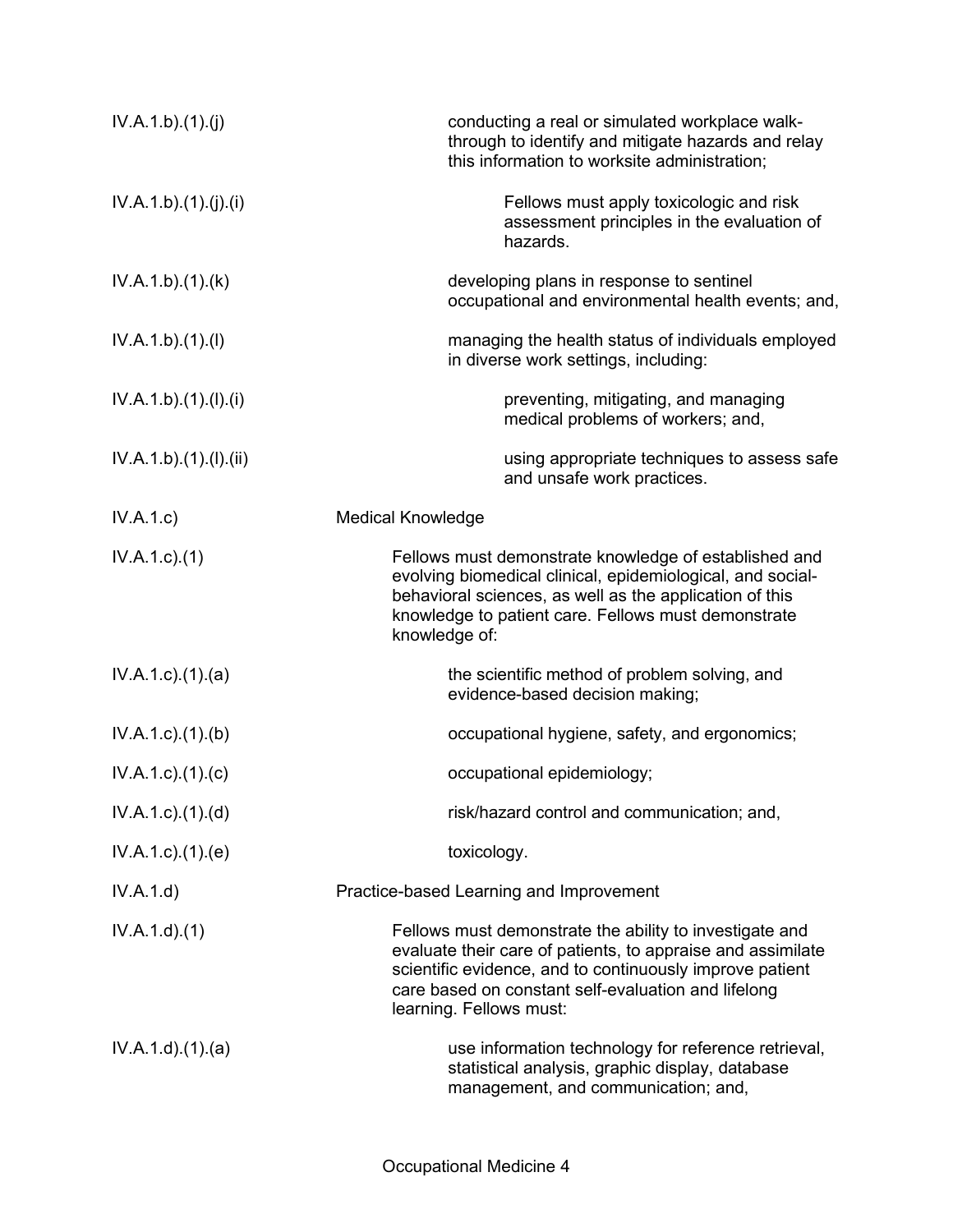| IV.A.1.d.(1).(b)                 | design and conduct an epidemiologic study using<br>epidemiologic principles and biostatistical methods,<br>including the ability to:                                                                                                                                                     |  |  |
|----------------------------------|------------------------------------------------------------------------------------------------------------------------------------------------------------------------------------------------------------------------------------------------------------------------------------------|--|--|
| $IV.A.1.d$ . $(1).(b).(i)$       | characterize the health of a community;                                                                                                                                                                                                                                                  |  |  |
| $IV.A.1.d$ . $(1). (b). (ii)$    | conduct a virtual or actual outbreak or<br>cluster investigation;                                                                                                                                                                                                                        |  |  |
| $IV.A.1.d$ . $(1).$ (b). $(iii)$ | evaluate a surveillance system and<br>interpret, monitor, and act on surveillance<br>data for identification and prevention of<br>disease and injury in workplaces and<br>populations;                                                                                                   |  |  |
| IV.A.1.d)(1)(b)(iv)              | select and conduct appropriate statistical<br>analysis; and,                                                                                                                                                                                                                             |  |  |
| $IV.A.1.d$ . $(1).(b).(v)$       | translate epidemiologic findings into a<br>recommendation for a specific intervention.                                                                                                                                                                                                   |  |  |
| IV.A.1.e)                        | <b>Interpersonal and Communication Skills</b>                                                                                                                                                                                                                                            |  |  |
| IV.A.1.e. (1)                    | Fellows must demonstrate interpersonal and<br>communication skills that result in the effective exchange<br>of information and collaboration with patients, their<br>families, and health professionals. Fellows must:                                                                   |  |  |
| IV.A.1.e. (1). (a)               | advise employers concerning summary results or<br>trends in disability, disease, injuries, or risk that may<br>have public health significance; and,                                                                                                                                     |  |  |
| IV.A.1.e. (1)(b)                 | report outcome findings of clinical significance from<br>workplace investigations or surveillance systems to<br>affected workers.                                                                                                                                                        |  |  |
| IV.A.1.f)                        | <b>Systems-based Practice</b>                                                                                                                                                                                                                                                            |  |  |
| IV.A.1.f)(1)                     | Fellows must demonstrate an awareness of and<br>responsiveness to the larger context and system of health<br>care, including the social determinates of health, as well as<br>the ability to call effectively on other resources in the<br>system to produce optimal care. Fellows must: |  |  |
| IV.A.1.f)(1)(a)                  | engage with community partnerships to identify and<br>solve health problems for workers;                                                                                                                                                                                                 |  |  |
| IV.A.1.f)(1)(b)                  | conduct program and needs assessments, and<br>prioritize activities using objective, measurable<br>criteria, including epidemiologic impact and cost-<br>effectiveness;                                                                                                                  |  |  |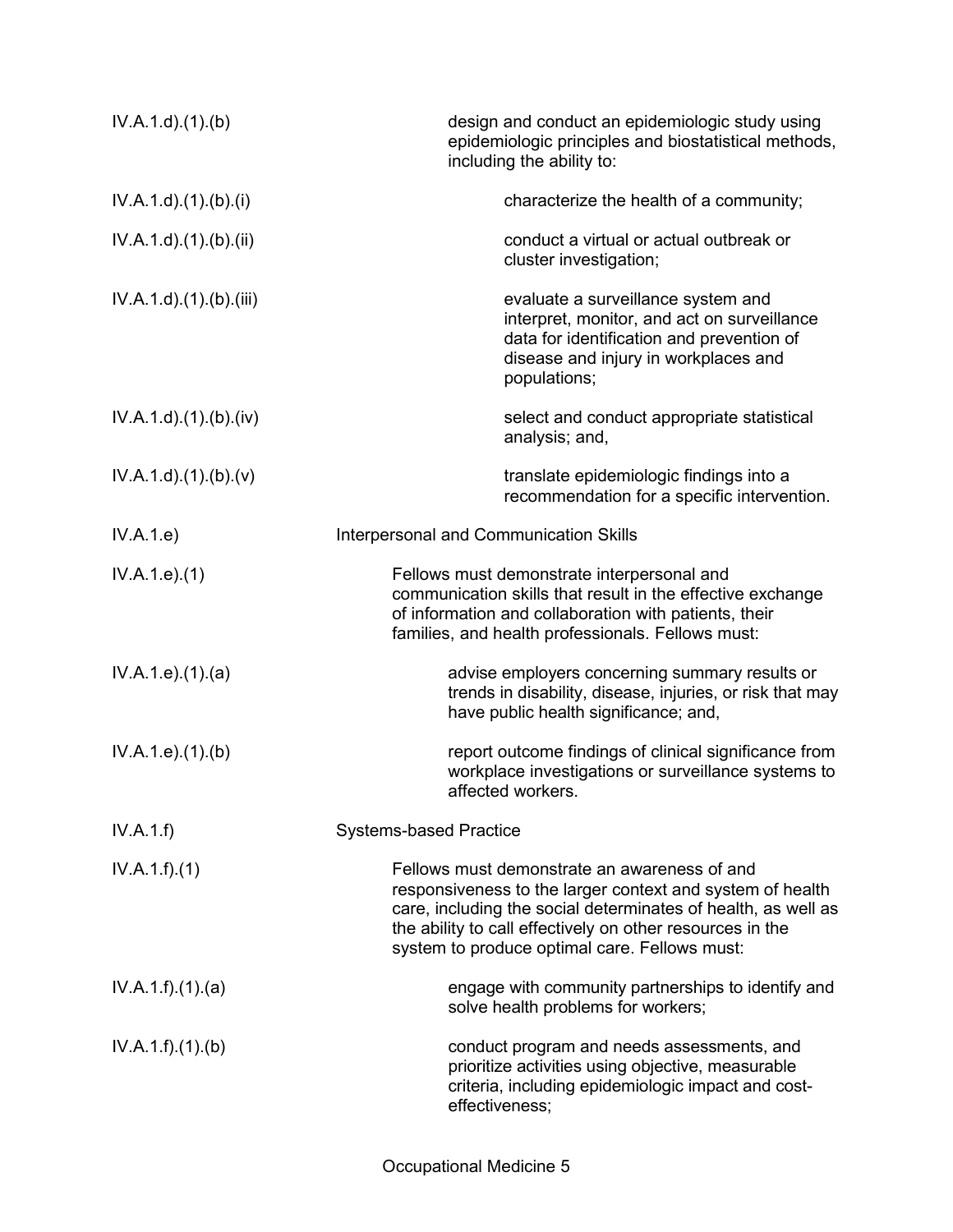| IV.A.1.f)(1)(c)      |                                                                                                                                                                                                                                         | safety;                                                                                         | identify and review laws and regulations relevant to<br>occupational medicine and worker health and                                   |  |
|----------------------|-----------------------------------------------------------------------------------------------------------------------------------------------------------------------------------------------------------------------------------------|-------------------------------------------------------------------------------------------------|---------------------------------------------------------------------------------------------------------------------------------------|--|
| IV.A.1.f).(1).(d)    |                                                                                                                                                                                                                                         | identify organizational decision-making structures,<br>stakeholder, styles, and processes; and, |                                                                                                                                       |  |
| IV.A.1.f)(1)(e)      |                                                                                                                                                                                                                                         | the ability to:                                                                                 | demonstrate skill in management and administration<br>within an occupational medicine setting, including                              |  |
| IV.A.1.f)(1)(e)(i)   |                                                                                                                                                                                                                                         |                                                                                                 | assess data and formulate policy for a given<br>health issue;                                                                         |  |
| IV.A.1.f)(1)(e)(ii)  |                                                                                                                                                                                                                                         |                                                                                                 | assess the human and financial resources<br>for the operation of a program or project;                                                |  |
| IV.A.1.f)(1)(e)(iii) |                                                                                                                                                                                                                                         |                                                                                                 | participate in the evaluation of applicants<br>and the performance of staff members;                                                  |  |
| IV.A.1.f)(1)(e)(iv)  |                                                                                                                                                                                                                                         |                                                                                                 | apply and use management information<br>systems; and,                                                                                 |  |
| IV.A.1.f)(1)(e)(v)   |                                                                                                                                                                                                                                         |                                                                                                 | plan, manage, and evaluate health services<br>to improve the health of workers using<br>quality improvement and assurance<br>systems. |  |
| IV.B.                | <b>Regularly Scheduled Educational Activities</b>                                                                                                                                                                                       |                                                                                                 |                                                                                                                                       |  |
| IV.B.1.              | Fellows must complete a master's degree program prior to completion of<br>the fellowship program.                                                                                                                                       |                                                                                                 |                                                                                                                                       |  |
| IV.B.1.a)            | All fellows must complete graduate-level courses that include in-<br>depth instruction in epidemiology, biostatistics, health services<br>management and administration, environmental health, and the<br>behavioral aspects of health. |                                                                                                 |                                                                                                                                       |  |
| IV.B.2.              | Didactic conferences must be planned throughout the fellowship program<br>and must be structured to facilitate faculty member and fellow interaction.                                                                                   |                                                                                                 |                                                                                                                                       |  |
| IV.C.                | <b>Clinical Experiences</b>                                                                                                                                                                                                             |                                                                                                 |                                                                                                                                       |  |
| IV.C.1.              | Fellows must have a minimum of eight months of direct patient care<br>experience in an occupational setting, distributed throughout the program.                                                                                        |                                                                                                 |                                                                                                                                       |  |
| IV.C.2.              | Fellows' clinical experiences must include participation in the following<br>learning activities:                                                                                                                                       |                                                                                                 |                                                                                                                                       |  |
| IV.C.2.a)            | clinical occupational and environmental medicine;                                                                                                                                                                                       |                                                                                                 |                                                                                                                                       |  |